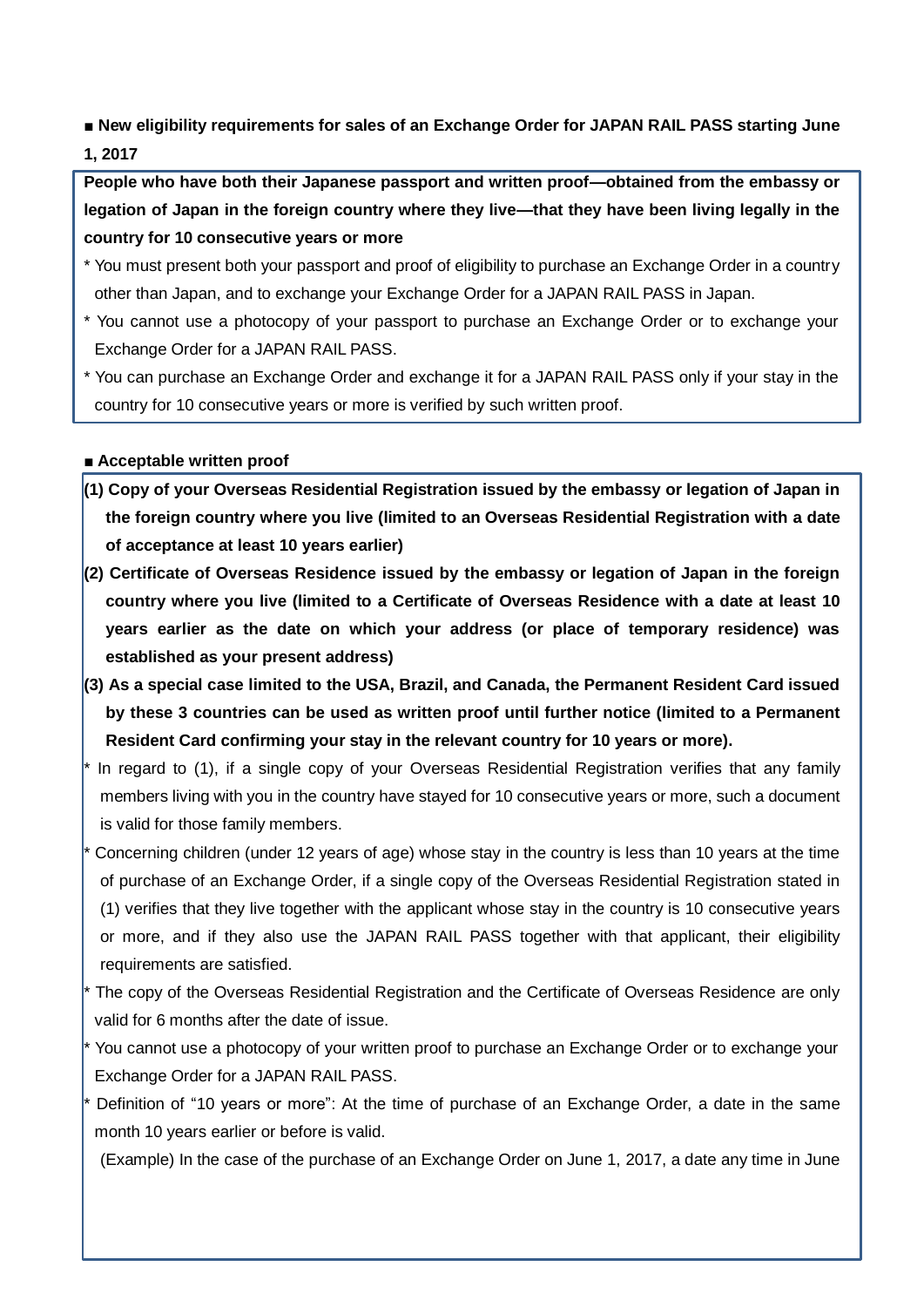2007 or earlier is valid.

(A date between June 1 and June 30, 2007 is deemed as "June 2007" and valid.)

\* You can purchase an Exchange Order and exchange it for a JAPAN RAIL PASS only if you can present any one of the written proof described in the above (1) to (3).

#### **■ When Exchange Orders can be purchased and exchanged**

- **- Period when Exchange Orders can be purchased outside Japan: From June 1, 2017, through December 31, 2020**
- **- Period when Exchange Orders can be exchanged for a JAPAN RAIL PASS in Japan: From June 1, 2017, through March 30, 2021**

 $\overline{\mathbf{2}}$ 

#### **■ Information needed in each written proof to meet the eligibility requirements**

**(1) Copy of your Overseas Residential** 

**Registration issued by the embassy or legation of Japan in the foreign country where you live**

|              |             | 在留届し 難轉                |              |                                                           |                 |  |         |                                                                               |  |                          |                      |           |             |         |        |                                                    |      |                               |  | (別記集 14 号様式)               |    |
|--------------|-------------|------------------------|--------------|-----------------------------------------------------------|-----------------|--|---------|-------------------------------------------------------------------------------|--|--------------------------|----------------------|-----------|-------------|---------|--------|----------------------------------------------------|------|-------------------------------|--|----------------------------|----|
|              |             | <b>NEW POST</b>        |              |                                                           |                 |  |         |                                                                               |  |                          |                      | Banca Ban |             |         |        |                                                    | 西野   |                               |  | д                          | 日生 |
|              | 名           |                        | \$           | (15)                                                      |                 |  |         |                                                                               |  |                          |                      | (4)       |             |         |        |                                                    | 2.4x | <b>183 Beautiful</b><br>2.4.0 |  | 口在留国国籍有                    |    |
|              | ٠           | 箝                      |              |                                                           |                 |  | х<br>府具 |                                                                               |  |                          | a.<br>$(\mathbb{K})$ |           | 町村          |         |        |                                                    |      |                               |  |                            |    |
|              | 嗟           | 塞                      |              |                                                           | 1. 民間企業開保者      |  |         |                                                                               |  |                          |                      |           | 2. 報道関係者    |         |        | 3. 自由業及び専門的職業関係者                                   |      |                               |  |                            |    |
|              |             | (該当事項に〇) 4. 留学生・研究者・教師 |              |                                                           |                 |  |         |                                                                               |  | 联管日                      |                      |           | 5. 政府開信機関聯盟 |         |        | 6. その他 (<br>滞在期間(未定の場合も予定を記入、日付は末日で可               |      |                               |  |                            |    |
|              | 日本国<br>旅游番号 |                        |              |                                                           |                 |  |         |                                                                               |  | 百首                       |                      | GG.       | д           |         | B      | мu                                                 | 福    | д                             |  | 日まで                        |    |
|              |             |                        |              |                                                           |                 |  |         |                                                                               |  |                          |                      |           |             |         |        |                                                    |      |                               |  | ■ 永住の方は2999年12月31日と記入。以下同1 |    |
|              |             | 在留地の作所                 |              |                                                           |                 |  |         |                                                                               |  |                          |                      |           |             |         |        |                                                    |      |                               |  |                            |    |
|              |             | 又は居所                   |              |                                                           |                 |  |         |                                                                               |  |                          |                      |           |             |         |        |                                                    |      |                               |  |                            |    |
|              |             | 電話                     |              | Φ                                                         |                 |  |         |                                                                               |  |                          |                      |           |             | Φ       |        |                                                    |      |                               |  |                            |    |
|              | <b>FAX</b>  |                        |              |                                                           |                 |  |         |                                                                               |  |                          |                      |           |             | Φ       |        |                                                    |      |                               |  |                            |    |
|              |             | 横帯電話                   |              | Φ                                                         |                 |  |         |                                                                               |  |                          |                      |           |             | $\circ$ |        |                                                    |      |                               |  |                            |    |
|              |             | メールアドレス                |              |                                                           | (DIPC-携带)       |  |         |                                                                               |  | (SMS 利用の有・偏) (日本語環境の有・偏) |                      |           |             |         |        | (SMS 利用の有・価) (日本販売電の有・価)<br>(20PC-携帯)              |      |                               |  |                            |    |
|              |             | 在留地の                   |              |                                                           | 氏名又は会社等所属先名     |  |         |                                                                               |  |                          |                      |           |             |         |        | 本人との関係                                             |      |                               |  |                            |    |
|              |             | 緊急連絡先                  |              | 住所                                                        |                 |  |         |                                                                               |  |                          |                      |           |             |         |        |                                                    |      |                               |  |                            |    |
|              |             | (日中の連絡先等)              |              | 意括                                                        |                 |  |         |                                                                               |  | FAX                      |                      |           |             |         | ernail |                                                    |      |                               |  |                            |    |
|              | 日本国内の       |                        |              | 氏名                                                        |                 |  |         |                                                                               |  |                          |                      |           | 本人との開係      |         |        |                                                    |      | 意飯                            |  |                            |    |
|              |             | 連絡先                    |              | 住所                                                        |                 |  |         |                                                                               |  |                          |                      |           |             |         |        |                                                    |      |                               |  |                            |    |
|              |             | 日本国内の                  |              | 会社等所属先名                                                   |                 |  |         |                                                                               |  |                          |                      |           |             |         |        |                                                    |      |                               |  |                            |    |
|              | 同居家族        | 用某头                    |              | 電話                                                        |                 |  |         |                                                                               |  |                          |                      |           |             |         |        |                                                    |      |                               |  |                            |    |
|              | 東橋          |                        |              | $\frac{1}{2}$                                             |                 |  | Surnamo |                                                                               |  |                          |                      |           |             |         |        | (Civen Name) <b>The Michael And All Card &amp;</b> |      |                               |  |                            |    |
|              |             | ré                     |              |                                                           | (1009) 227-2370 |  |         |                                                                               |  |                          |                      |           |             |         |        |                                                    | 西郡   |                               |  | 貝                          | 84 |
|              |             | š.                     |              |                                                           |                 |  | (35)    |                                                                               |  |                          |                      |           | (4)         |         |        |                                                    |      | 1.男 日長期経在                     |  | 口日本国民産品                    |    |
|              |             |                        | 纄            | 字                                                         |                 |  |         |                                                                               |  |                          |                      |           |             |         |        |                                                    | 2.5x | 2.永佳                          |  | 口在留国国籍有                    |    |
|              |             | 機帯電話                   |              |                                                           |                 |  |         |                                                                               |  |                          |                      |           |             |         |        |                                                    |      |                               |  |                            |    |
|              |             |                        |              | (SMS 利用の有・無) (日本語環境の有・無)<br>(SMS 利用の有・偏) (日本類産度の有・偏)      |                 |  |         |                                                                               |  |                          |                      |           |             |         |        |                                                    |      |                               |  |                            |    |
|              |             | メールアドレス<br>会社・学校等      |              | <b>(DIPC-携帯)</b><br>(20PC-携帯)<br>名数                       |                 |  |         |                                                                               |  |                          |                      |           |             |         |        |                                                    |      |                               |  |                            |    |
|              |             | 日中の連絡先                 |              | 意题                                                        |                 |  |         |                                                                               |  |                          |                      |           |             |         |        |                                                    |      |                               |  |                            |    |
|              | 日本国         |                        |              |                                                           |                 |  |         |                                                                               |  | 副着日                      |                      |           |             |         |        | 滞在期間(未定の場合も予定を記入、日付は末日で可)                          |      |                               |  |                            |    |
|              | 旅游器号        |                        |              |                                                           |                 |  |         |                                                                               |  | 西部                       |                      |           | д           |         | B1     | M.                                                 | 车    | д                             |  | 日まで                        |    |
|              | 辣柄          |                        |              | (Olives Name)<br>(Surname)<br>Middle News A & Bit<br>$-1$ |                 |  |         |                                                                               |  |                          |                      |           |             |         | 生年月日   |                                                    |      |                               |  |                            |    |
|              |             | 氏                      | 000003072591 |                                                           |                 |  |         |                                                                               |  |                          |                      |           |             |         |        |                                                    | 百罪   |                               |  | Д                          | 日生 |
|              |             | š,                     | 攕            | 字                                                         |                 |  | (#)     |                                                                               |  |                          |                      |           | (4)         |         |        |                                                    | 1.男  | 1.長期滞在                        |  | 口日本国国海県                    |    |
|              |             |                        |              |                                                           |                 |  |         |                                                                               |  |                          |                      |           |             |         |        |                                                    | 2.4: | 2.永佳                          |  | 口在留国国籍有                    |    |
|              |             |                        |              | œ                                                         |                 |  |         |                                                                               |  |                          |                      |           |             |         |        |                                                    |      |                               |  |                            |    |
|              |             | 携帯電話                   |              |                                                           |                 |  |         | (SMS 利用の有・偏) (日本語環境の有・偏)<br>(SMS 利用の有・無) (日本語環境の有・無)<br>(DIPC-携带)<br>20PC-携帯) |  |                          |                      |           |             |         |        |                                                    |      |                               |  |                            |    |
|              |             | メールアドレス                |              |                                                           |                 |  |         |                                                                               |  |                          |                      |           |             |         |        |                                                    |      |                               |  |                            |    |
|              |             | 会社・学校等                 |              | 名称                                                        |                 |  |         |                                                                               |  |                          |                      |           |             |         |        |                                                    |      |                               |  |                            |    |
|              |             | 日中の連絡先                 |              | 電話                                                        |                 |  |         |                                                                               |  |                          |                      |           |             |         |        |                                                    |      |                               |  |                            |    |
| 用紙の大きさは<br>٨ | 日本国         |                        |              |                                                           |                 |  |         |                                                                               |  | 副警日                      |                      |           |             |         |        | 滞在期間(未定の場合も予定を記入、日付は末日で可)                          |      |                               |  | 日まで                        |    |

The name of the issuing embassy or legation abroad and the issue date must be in the form of a stamp, and the issue date must be within the 6 months prior to the date of purchase of the Exchange Order.

"The date of acceptance by the embassy or legation abroad(在外公館受付日付)" must be at least 10 years earlier than the date of purchase of an Exchange Order.

The name and "date of birth(生年月日)" must be the same as those in your passport.

When "family members living with you(同居家族)" are recorded in a single copy of the Overseas Residential Registration and "there date of arrival(到着日)" is also recorded therein, in addition to the above 1, "the date of arrival(到着日)" must be at least 10 years earlier than the date of purchase of an Exchange Order.

(If "the date of arrival(到着日)" is at least 10 years earlier, but "the date of acceptance(在外公館受付日付)" is less than 10 years, such a case does not meet the eligibility requirements.)

\* However, for children (under 12 years of age) whose stay in the country is less than 10 years (their age can be verified by the date of birth in their passport), as long as a single copy of the Overseas Residential Registration verifies that they live with the applicant whose stay in the country is 10 consecutive years or more, and they also use the JAPAN RAIL PASS with that applicant, such children meet the eligibility requirements. In the case of a copy of an Overseas Residential Registration issued solely for a child under 12 years of age, if the child's stay in the country is less than 10 years, they do not meet the eligibility requirements.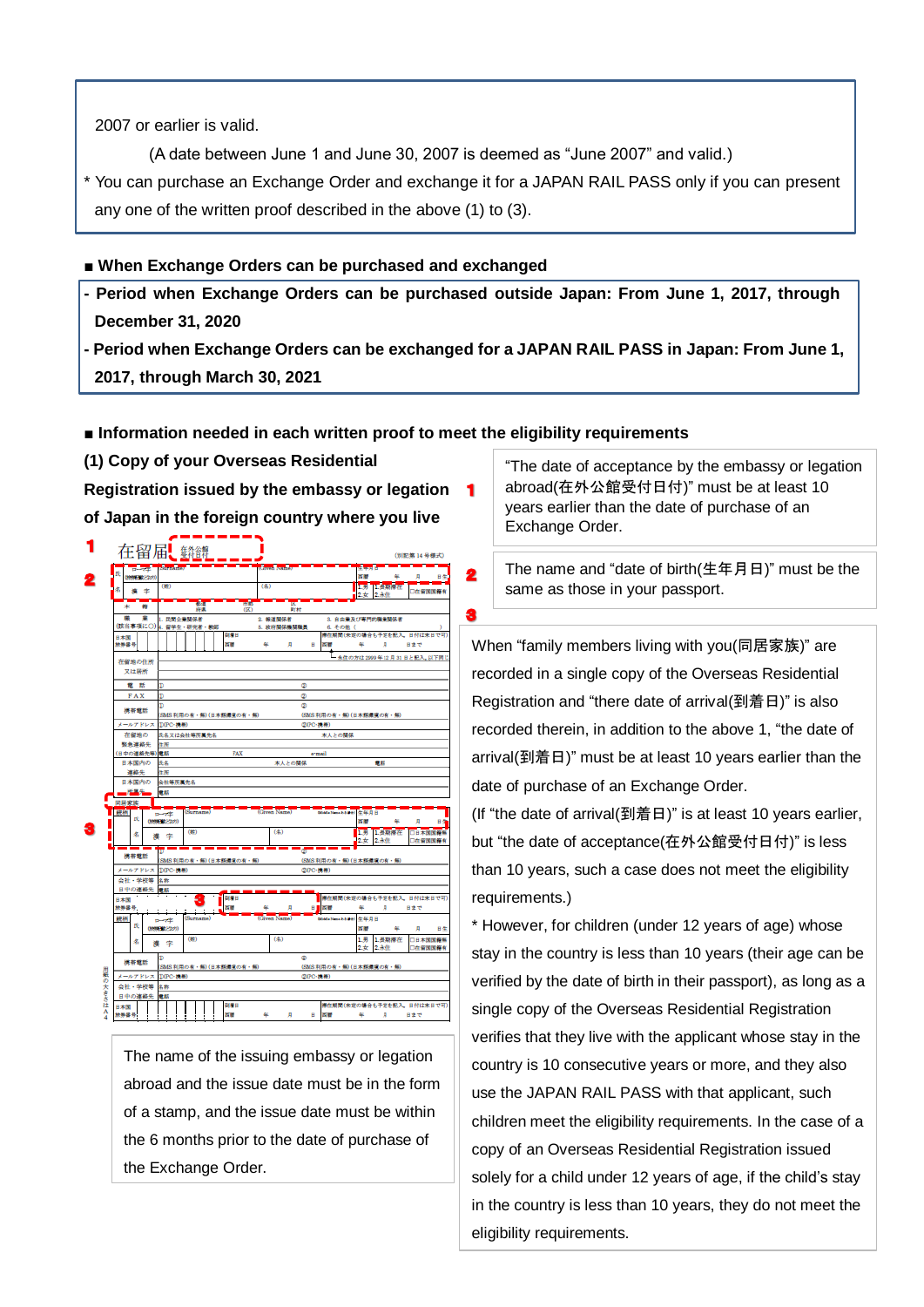# **(2) Certificate of Overseas Residence issued by the embassy or legation of Japan in the foreign country where you live**

 $\overline{\mathbf{2}}$ 



外 務 太 郎

面

Second page of "Form 2(形式 2)"

(手数料: 米賞 ドル )



The name and "date of birth(生年月日)" must be the same as those in your passport. (Recording of your permanent domicile is not required.)

The "date on which the address was established(上記の場所に住所(又は居所)を定めた 年月日)" given in the Certificate of Overseas Residence must be at least 10 years earlier than the date of purchase of the Exchange Order. Please note, if "any past address(過去の住所)" is recorded in "Form 2(形式 2)", such a case is limited to those where the applicant has continuously lived in a region under the care of the same embassy or legation abroad.

The name of the embassy or legation, issue date, and official stamp must be recorded, and the issue date must be within the 6 months prior to the date of purchase of the Exchange Order.

There are two types of Certificate of Overseas Residence: "Form 1(形 式 1)" and "Form 2(形式 2)". Please note "Form 1(形式 1)" does not have sections for "any past addresses(過去の住所)" or "family members living together(同居家族)".

If you have a history of changes of address, such changes must be proved on the second page of "Form 2(形式 2)". "Past addresses(過去の住所)": In the case of continuous residence in the relevant country

(If you have moved to a region cared for by a different embassy or legation abroad, Certificates of Overseas Residence may not meet the requirements. If a single Certificate of Overseas Residence does not prove that you have lived for 10 consecutive years or more in the relevant country, you cannot purchase an Exchange Order and exchange it for a JAPAN RAIL PASS.)

\* "Family members living together(同居家族)": This Certificate of Overseas Residence does not verify the eligibility requirements of family members living with you, including children under 12 years of age whose stay in the country is less than 10 years.

As written proof of the family members living with you, please use a copy of an Overseas Residential Registration or present individual Certificate(s) of Overseas Residence.